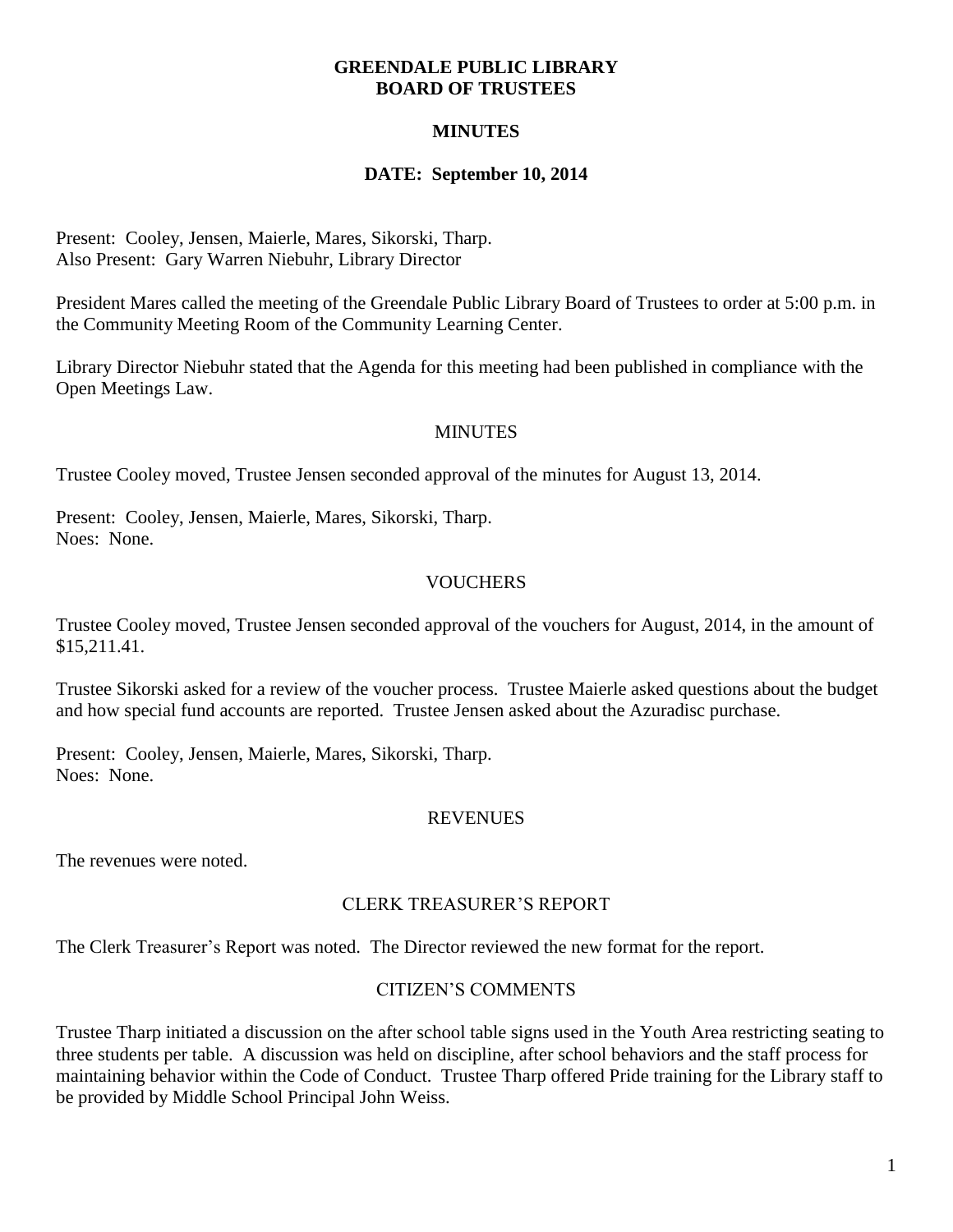Trustee Tharp questioned the necessity for the "Quiet Study Area" signs posted on the café tables. The Director agreed that they were no longer in the spirit of the CLC and agreed to remove them.

### UNFINISHED BUSINESS

The Director reported that the next meeting of the CLCAC will be held on September  $29<sup>th</sup>$ . The Rockwell magazine cover collection is being mounted. The CLC celebrated Park and Recreation sign up night on the 9<sup>th</sup> with a balloon maker, the Learning Shop and the Foundation participating.

The Planned Use for Unrestricted Funds report was discussed. A discussion was held on the reporting for this document, the Clerk Treasurer's report, and the annual budget. It was suggested that Trustee Maierle and the Director meet to discuss the process for the creation of the reports and the data available in them.

#### NEW BUSINESS

### **CORRESPONDENCE**

None.

None.

### PRESIDENT'S REPORT

None.

## DIRECTOR'S REPORT

As presented.

## GREENDALE PUBLIC LIBRARY FOUNDATION, INC., MONTHLY REPORT

No report.

## CALENDAR

None.

**DISCUSSION** 

None.

## ADJOURNMENT

The meeting adjourned at 6:10 p.m.

Respectfully submitted, Gary Warren Niebuhr Library Director

Jan.: Library Director Review & Review of Library Board Policies; Feb.: Open; March: Annual Report; April: Open; May: Open; June: General Budget Review & Director Mid-Year Review & Elections; July: